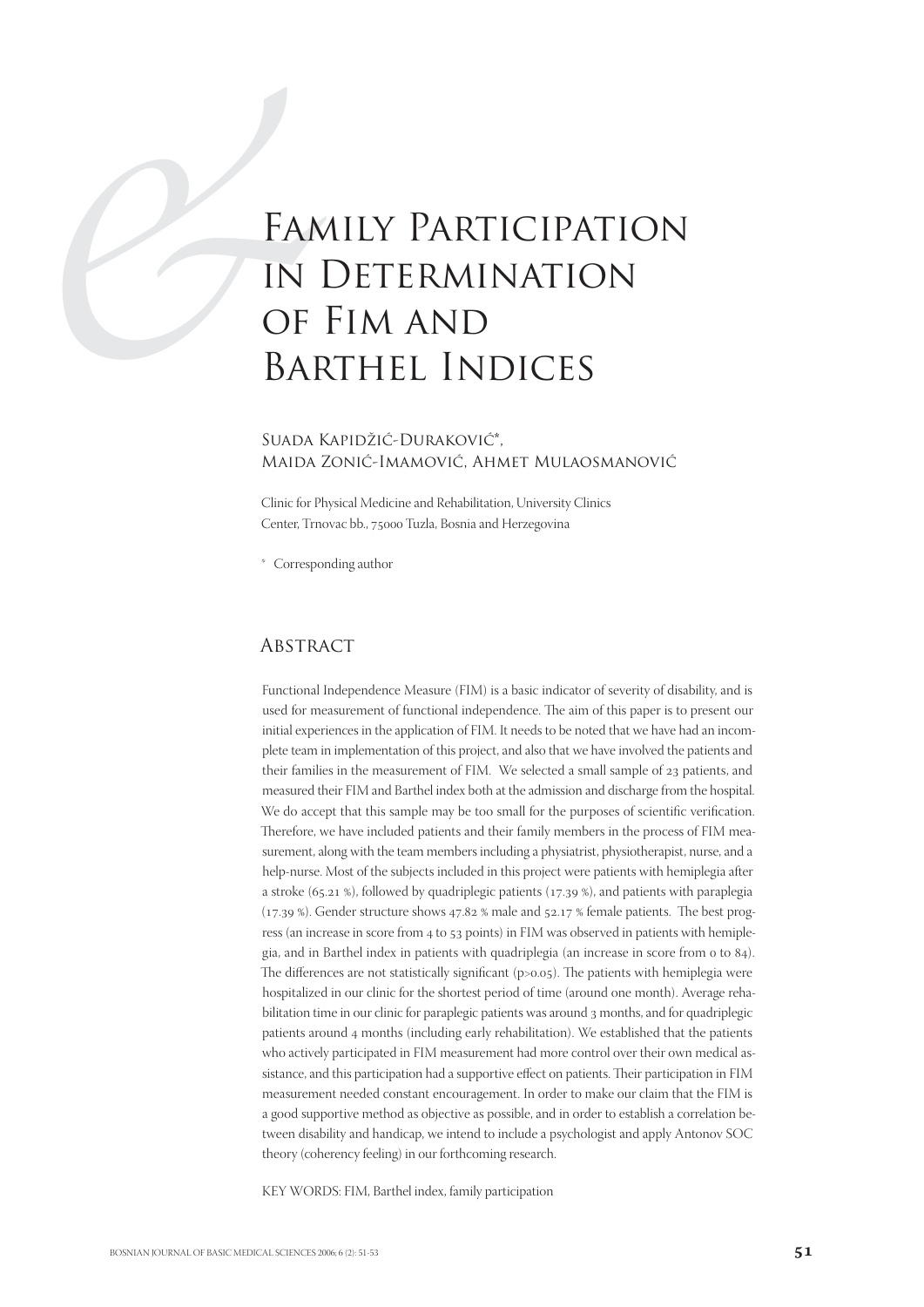# **INTRODUCTION**

Functional Independence Measure (FIM) describes functional independence and functional adaptation (1). FIM is the basic indicator of the level of independence. Many papers are published on this subject. FIM is also a very good indicator of responsibility towards the patient – medical care, but there is still a need for further research (2). A. Heinemann (3) conducted a research in 1993 establishing a link between injury and physical disability measured by FIM, and came to a conclusion that the results of his research enable clinics physicians to plan the treatment costs if they are able to measure the disability correctly. The need for rehabilitation and evaluation of the rehabilitation of patients after ICV can be established by FIM  $(4)$ . No papers are published about participation of the patient's family in FIM measurement. The aim of this paper is to present the first experiences of the Clinic for Physical Medicine and Rehabilitation in Tuzla in family participation in certain segments of team work in measurement of FIM.

## Patients and Method

The sample consisted of  $23$  patients who had FIM and Barthel Index measured both at their admission and discharge from hospital over six months period at the Clinic for Physical Medicine and Rehabilitation in Tuzla. For Barthel Index, the score ranged from to 100 points, where patients in the group with score o - 20 were completely dependant, patients with score  $21 - 60$  were in the group with heavy dependency, patients with score 61 - 90 in the group with moderate dependency, and patients with score from 91 to 99 in the

| <b>AGE GROUPS</b> | NUMBER | %    |
|-------------------|--------|------|
| To 30 Years       |        | 43   |
| From 31 to 50     |        | 26.1 |
| From 51 to 70     | 16     | 696  |
| Total             | つっ     | 100  |

TABLE 1. Number of patients according to their age

| <b>PROFESSION</b> | <b>NUMBER</b> | %    |
|-------------------|---------------|------|
| Retired           | 8             | 34.9 |
| Housekeeper       | 7             | 30.4 |
| Handicrafts       | 4             | 17.4 |
| Economist         | $\mathcal{P}$ | 8.7  |
| Professor         |               | 4.3  |
| Physician         |               | 4.4  |
| Total             | 23            | 100  |

TABLE 2. Distribution of patients according to the profession

group with mild dependency. In FIM measurement the score ranged from 18 to 126 points. The implementation team for FIM measurement included a physiatrist, physiotherapist, speech therapist, nurse, help-nurse, a patient and the closest family members of the patient. All members of the team were familiar with the score scale ranging from  $1$  to  $7$  for  $18$  items. The patient and family member actively participated in the FIM scoring process. Further to that, the clinic project team held regular meetings where the scoring was discussed and the team leader gave instructions for further activities. This was followed by a meeting of the team leader and a family member to give him/her the directions and suggestions for his/her further supportive work.

#### Results and Discussion

The research included  $11$  (47.8 %) male patients and  $12$  $(52.2 %)$  female patients, with average age of  $53.2$  years. Most of the examinees were in the group from  $51$  to  $70$ years of age (Table ). According to the profession, most of the examinees were retired, followed by housekeepers, which is shown in Table 2. The shortest period of hospitalization at the clinic was observed in patients with hemiplegia (32.53 days). Average duration of hospitalization at the clinic of patients with paraplegia was 97.5 days, and of patients with quadriplegia 130 days (including

| <b>TYPE OF CONDITION</b> | NI IMBER | %    |
|--------------------------|----------|------|
| Hemiplegia               | 15       | 652  |
| Paraplegia               | 4        | 174  |
| Quadriplegia             | 4        | 17.4 |
| Total                    | 23       | 100  |

TABLE 3. Distribution of the patients by the type of condition

early rehabilitation). According to the cause of the condition, most of the patients had cerebrovascular insult and hemiplegia, followed by the posttraumatic paraplegia and quadriplegia (Table 3). The highest improvement in the score was observed in the patients with hemiplegia. Figure illustrates the results obtained with Barthel index, at the patients' admission and discharge from the hospital. There is a significant increase in number of patients in the group with moderate and low dependency at the discharge from hospital, while the number of patients with heavy and complete dependency decreased  $(t=-7.11, df=-22, p<0.0001)$ . When the results of FIM at the admission and discharge of patients were analyzed, we found that at the admission the score ranged from 18 to 117, with average value for the whole group of